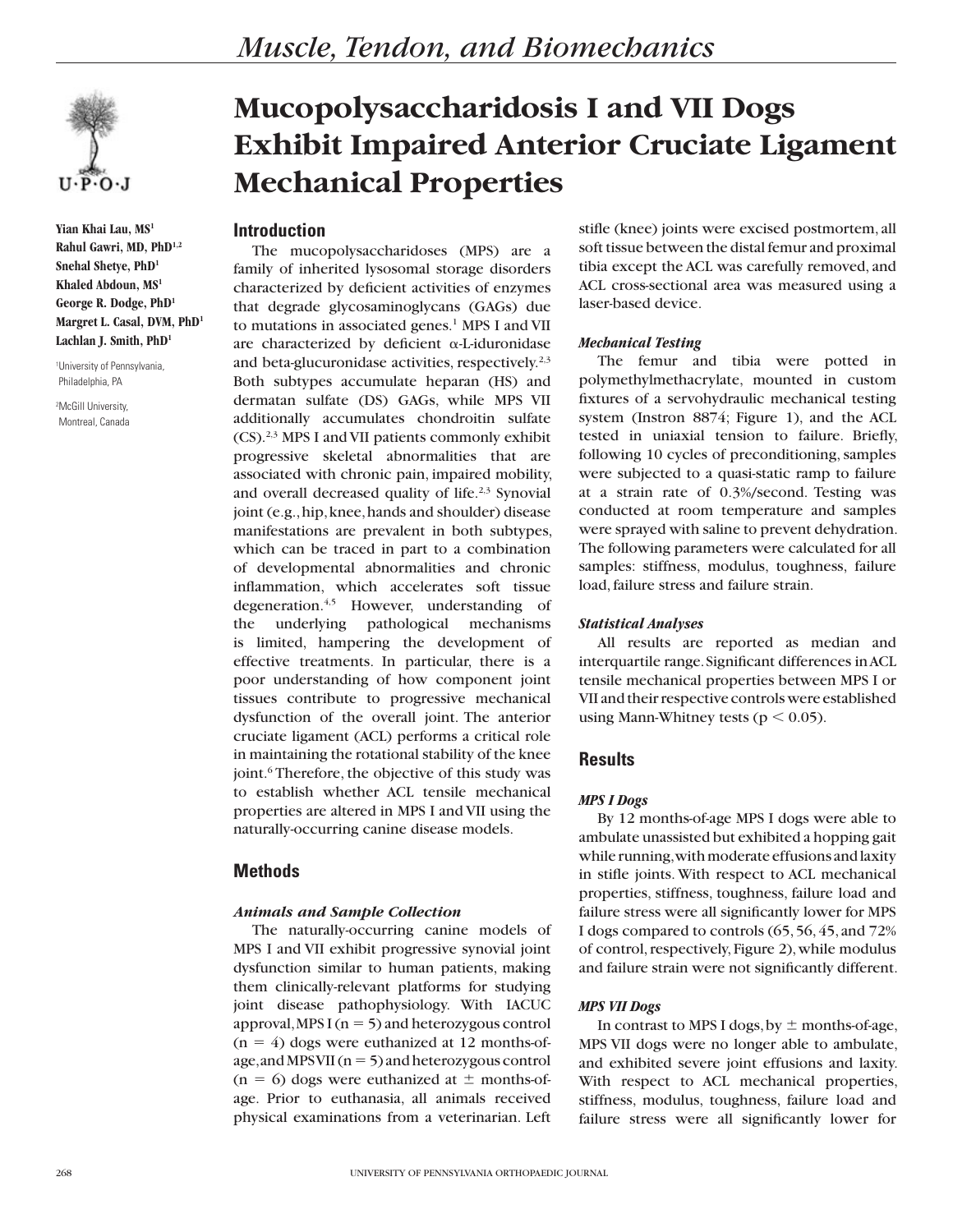

failure (arrows indicate testing direction;  $F =$  femur; T = tibia)

MPS VII dogs compared to controls (20, 13, 26, 19 and 16% of control, respectively, Figure 3), while failure strain was not significantly different.

#### **Discussion**

In this study we established that impaired mechanical function of the ACL is a key feature of synovial joint disease in both MPS I and VII, implicating pathological changes in this tissue in the overall etiology of joint instability. While we are yet to determine associated changes at the structural and functional levels, they may include extracellular GAG accumulation and resulting abnormal collagen fiber organization, which could reasonably be expected to negatively impact tensile loadbearing capacity. Lower stiffness and modulus may contribute to joint laxity, which was observed clinically in MPS dogs, while diminished failure properties may increase the risk of ACL rupture. Interestingly, mechanical properties of ACLs from MPS VII dogs were significantly worse than those from MPS I dogs, despite the younger age of these animals. Potential explanations may include the fact that MPS VII dogs accumulate CS in addition to HS and DS, which may further exacerbate structural abnormalities. Additionally, prolonged limb disuse in MPS VII animals, which were unable to ambulate at all at the time of euthanasia, may have contributed to diminished ACL mechanical properties. Ongoing studies are focused on establishing the molecular mechanisms of ligament and other Figure 1. Canjne anterior cruciate ligaments (ACLs) were tested in uniaxial tension to soft tissue degeneration in the synovial joints of MPS dogs



**Figure 2.** Tensile mechanical properties of anterior cruciate ligaments from control (n=4) and MPS 1 (n = 5) dogs at 12 months-of-age.  $np < 0.05$  vs control.